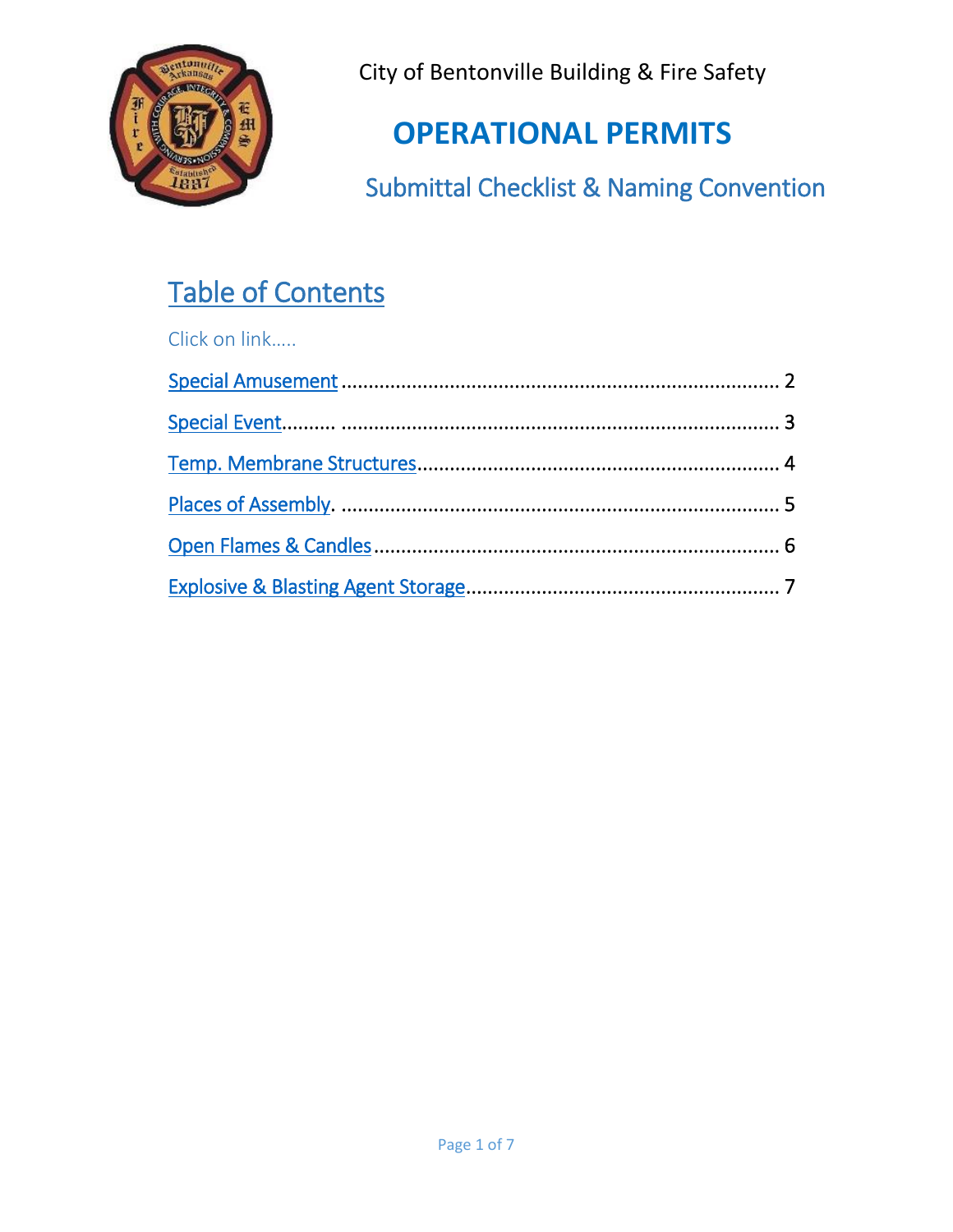

## SPECIAL AMUSEMENT PERMIT

### <span id="page-1-0"></span>**Application Submittal Checklist & Naming Convention**

All items must be uploaded AT TIME OF SUBMITTAL. If not, the permit will be DENIED and will be returned. We process permits in the order they are received.

#### **Special Amusement Permit**

Application Packet. Items must be submitted as **one PDF file.**

#### **Naming Convention:**

 **Drawings**. Name the file: "Submittal" (Current Date)". **Example: Submittal 6-6-19.** Any subsequent re-submittals should be named using the same format, Submittal (Current Date.)

#### **Required Submittal Documents:**

- 1. **Site Plan.** Site plan must include:
	- Site dimensions and distances to closest streets and structures.
	- Designated parking areas and emergency access areas.
	- Fire lanes around the perimeter and inside event areas as required.
	- Locations of other pertinent areas as requested by Fire Department.

#### 2. **Floor Plans of tents and/or buildings.**

- Building dimensions and interior layouts including walls and doors.
- Amusement areas showing exit routes, aisles and exit access w/dimensions.
- Exit signs/emergency light locations.
- Layout of seating, furniture, tables, etc.
- Fire Extinguishers.
- Special hazards or conditions.
- 3. **Fire Safety, Evacuation and Emergency Plans.**

Please include any other pertinent information concerning the event or if you want to request fire extinguisher training.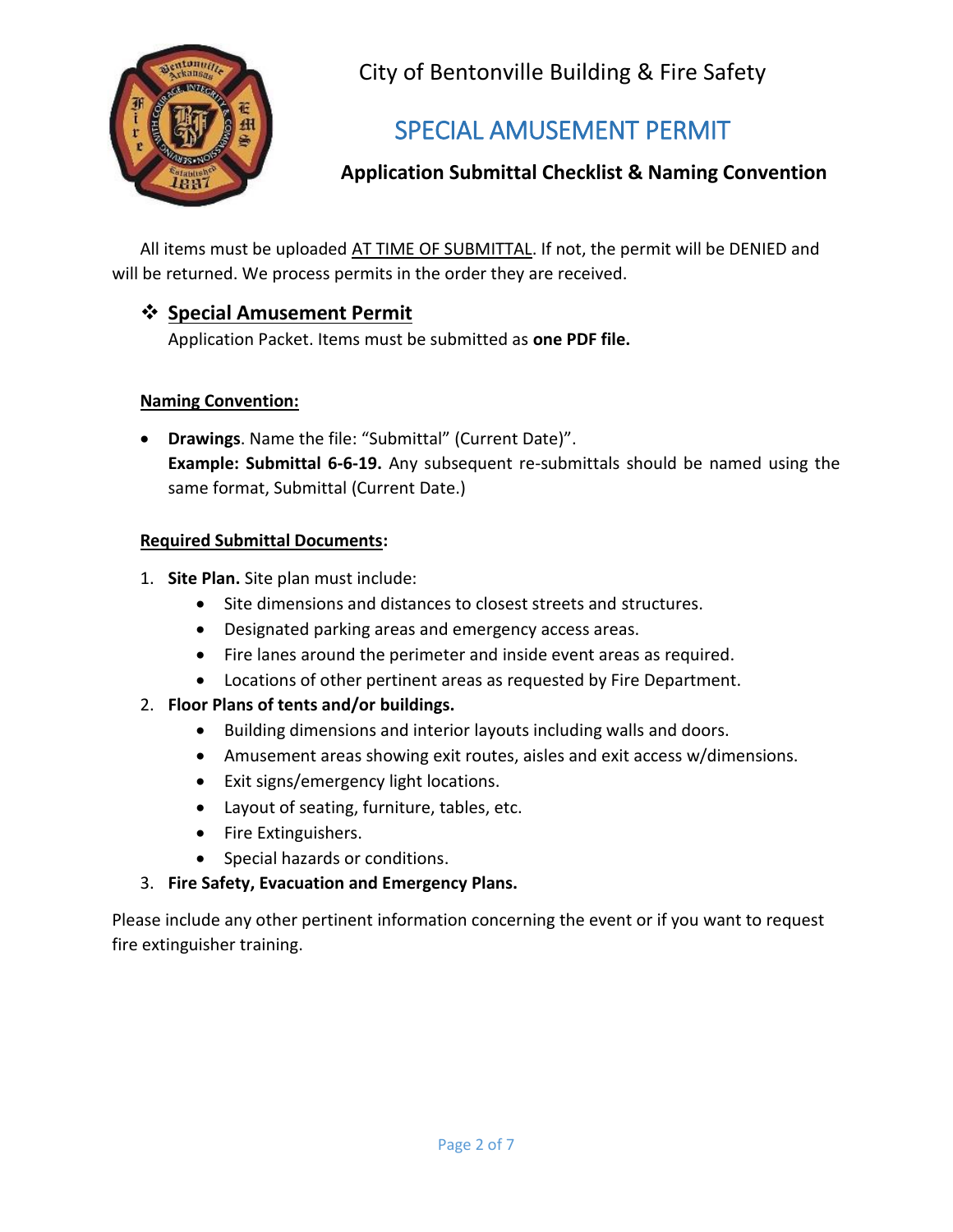

## SPECIAL EVENT PERMIT

### <span id="page-2-0"></span>**Application Submittal Checklist & Naming Convention**

All items must be uploaded AT TIME OF SUBMITTAL. If not, the permit will be DENIED and will be returned. We process permits in the order they are received.

#### **Special Event Permit**

Application Packet. Items must be submitted as **one PDF file.**

#### **Naming Convention:**

 **Drawings**. Name the file: "Submittal" (Current Date)". **Example: Submittal 6-6-19.** Any subsequent re-submittals should be named using the same format, Submittal (Current Date.)

#### **Required Submittal Documents:**

- 1. **Site Plan.** Site plan must include:
	- Site dimensions and distances to closest streets and structures.
	- Designated parking areas and emergency access areas.
	- Fire lanes around the perimeter and inside event areas as required.
	- Sizes of tent(s). If multiple tents are used, then all tents must be shown (exact dimensions) including fire break distance between tents, structures, streets, public ways, etc.
	- Distance between mobile food vendor(s) and structures/tents must be shown.
	- Generator locations.
	- Locations of other pertinent areas as requested by Fire Department.
	- Street closures.

#### 2. **Floor Plans of tents and/or buildings.**

- Building(s) or Tent(s) dimensions and locations of walls around perimeter.
- Seating areas showing aisles and exit access w/dimensions.
- Exit signs/emergency light locations.
- Layout of seating, furniture, tables, etc.
- Fire Extinguishers.
- Special hazards or conditions.
- 3. **Fire Safety, Evacuation and Emergency Plans.**

Please include any other pertinent information concerning the event or if you want to request fire extinguisher training.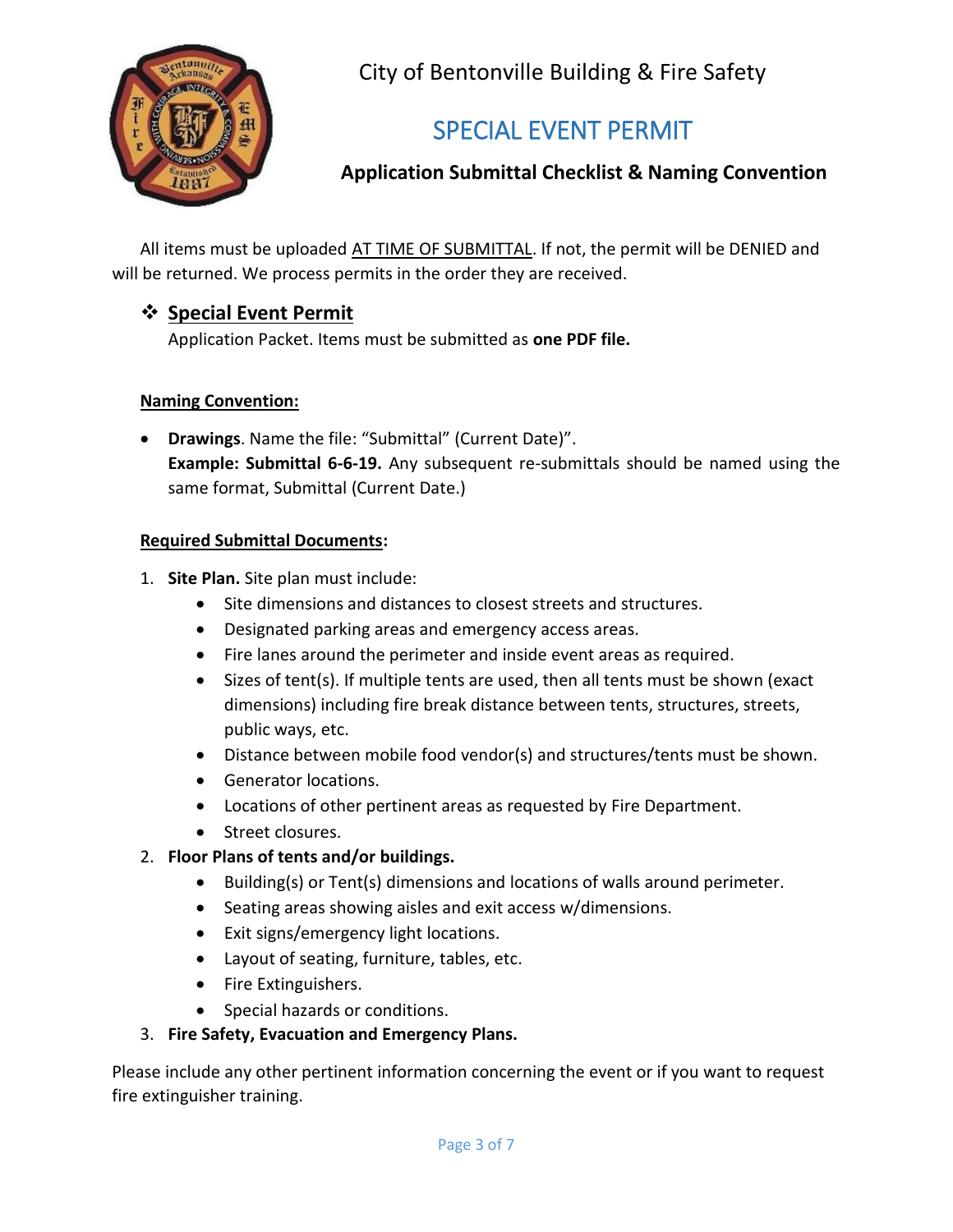

## TEMP MEMBRANE STRUCTURES

### <span id="page-3-0"></span>**Application Submittal Checklist & Naming Convention**

All items must be uploaded AT TIME OF SUBMITTAL. If not, the permit will be DENIED and will be returned. We process permits in the order they are received.

### **Temp Membrane Structures Permit**

Application Packet. Items must be submitted as **one PDF file.**

#### **Naming Convention:**

 **Drawings**. Name the file: "Submittal" (Current Date)". **Example: Submittal 6-6-19.** Any subsequent re-submittals should be named using the same format, Submittal (Current Date.)

#### **Required Submittal Documents:**

- 1. **Site Plan.** Site plan must include:
	- Site dimensions and distances to closest streets and structures.
	- Designated parking areas and emergency access areas.
	- Fire lanes around the perimeter and inside event areas as required.
	- Sizes of tent(s). If multiple tents are used, then all tents must be shown (exact dimensions) including fire break distance between tents, structures, streets, public ways, etc.
	- Distance between mobile food vendor(s) and structures/tents must be shown.
	- Generator locations.
	- Locations of other pertinent areas as requested by Fire Department.
	- Street closures

#### 2. **Floor Plans of tents and/or buildings.**

- Building(s) or Tent(s) dimensions and locations of walls around perimeter.
- Seating areas showing aisles and exit access w/dimensions.
- Exit signs/emergency light locations.
- Layout of seating, furniture, tables, etc.
- Fire Extinguishers.
- Special hazards or conditions.

#### 3. **Fire Safety, Evacuation and Emergency Plans.**

Please include any other pertinent information concerning the event or if you want to request fire extinguisher training.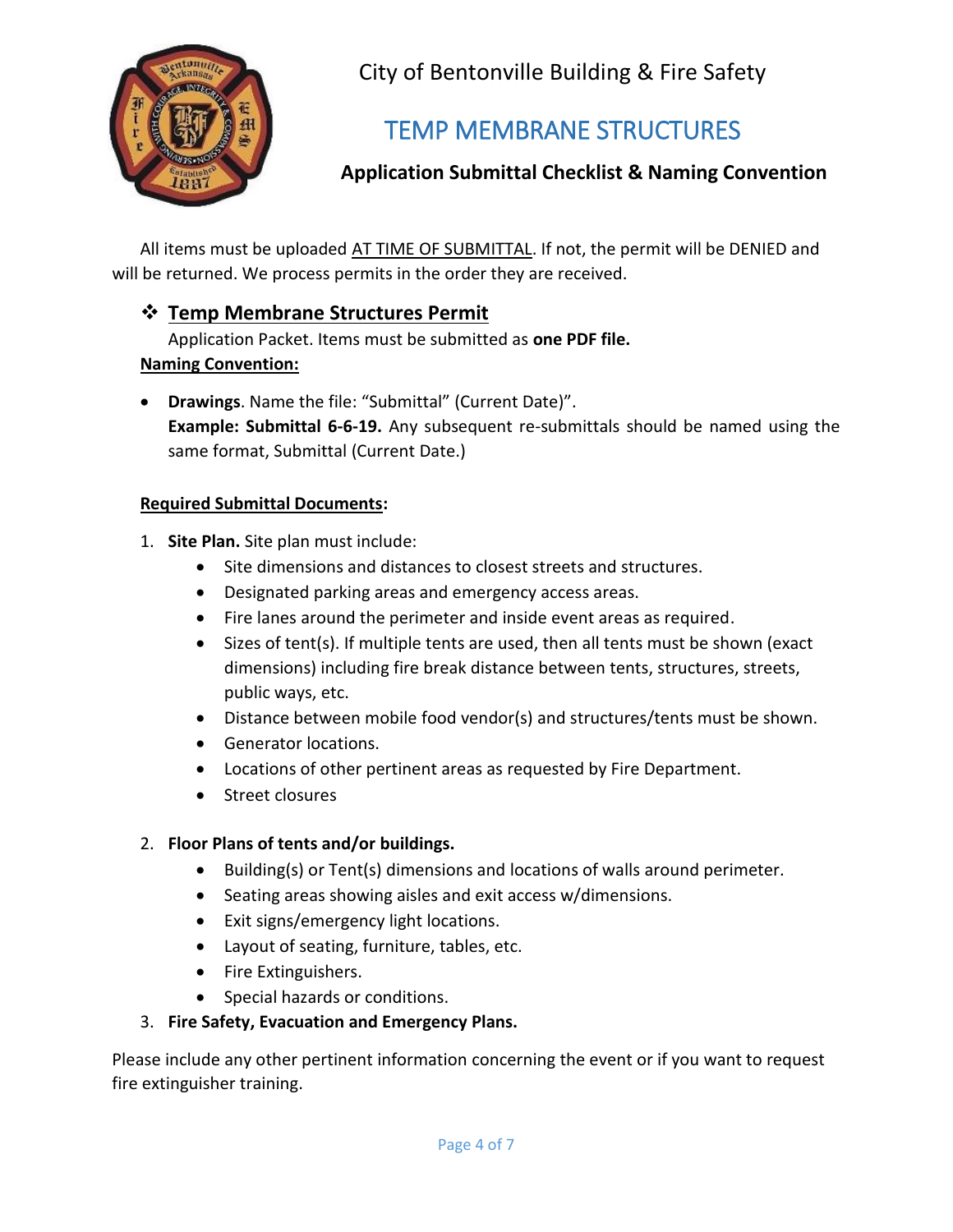

## PLACES OF ASSEMBLY

## <span id="page-4-0"></span>**Application Submittal Checklist & Naming Convention**

All items must be uploaded AT TIME OF SUBMITTAL. If not, the permit will be DENIED and will be returned. We process permits in the order they are received.

#### **Places of Assembly Permit**

Application Packet. Items must be submitted as **one PDF file.**

#### **Naming Convention:**

 **Drawings**. Name the file: "Submittal" (Current Date)". **Example: Submittal 6-6-19.** Any subsequent re-submittals should be named using the same format, Submittal (Current Date.)

#### **Required Submittal Documents:**

#### 1. **Floor Plan of building.**

- Building dimensions and locations of walls around perimeter.
- Seating areas showing aisles and exit access w/dimensions.
- Exit signs/emergency light locations.
- Layout of seating, furniture, tables, etc.
- Fire Extinguishers.
- Special hazards or conditions.
- 2. **Fire Safety, Evacuation and Emergency Plans.**
- 3. **Street closures.**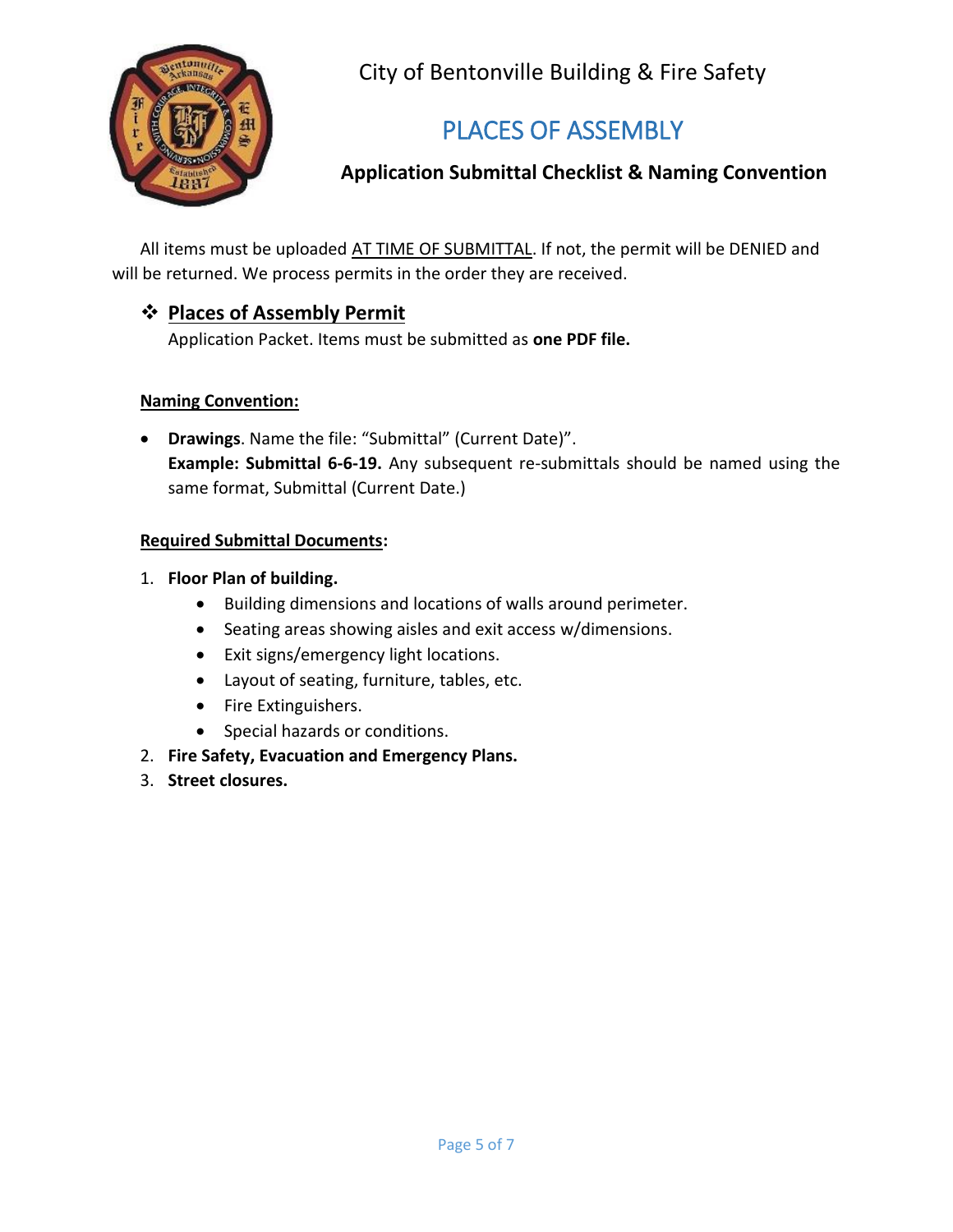

## OPEN FLAMES & CANDLES

## <span id="page-5-0"></span>**Application Submittal Checklist & Naming Convention**

All items must be uploaded AT TIME OF SUBMITTAL. If not, the permit will be DENIED and will be returned. We process permits in the order they are received.

### **Open Flames & Candles Permit**

Application Packet. Items must be submitted as **one PDF file.**

#### **Naming Convention:**

 **Drawings**. Name the file: "Submittal" (Current Date)". **Example: Submittal 6-6-19.** Any subsequent re-submittals should be named using the same format, Submittal (Current Date.)

#### **Required Submittal Documents:**

#### 1. **Site and/or Floor Plans.**

- Building, room or outdoor event area dimensions.
- Location of open flames/candles in the building or outdoor area.
- Seating areas showing aisles and exit access w/dimensions.
- Exit signs/emergency light locations.
- Layout of seating, furniture, tables, etc.
- Fire Extinguishers.
- Special hazards or conditions.
- Documentation of flame retardant materials or treatment of materials.
- Fuel being used along with a safety data sheet.
- Devices to be used for open flames: candles, wands, rings, etc.
- 2. **Fire Safety, Evacuation and Emergency Plans.**
- 3. **Street closures.**